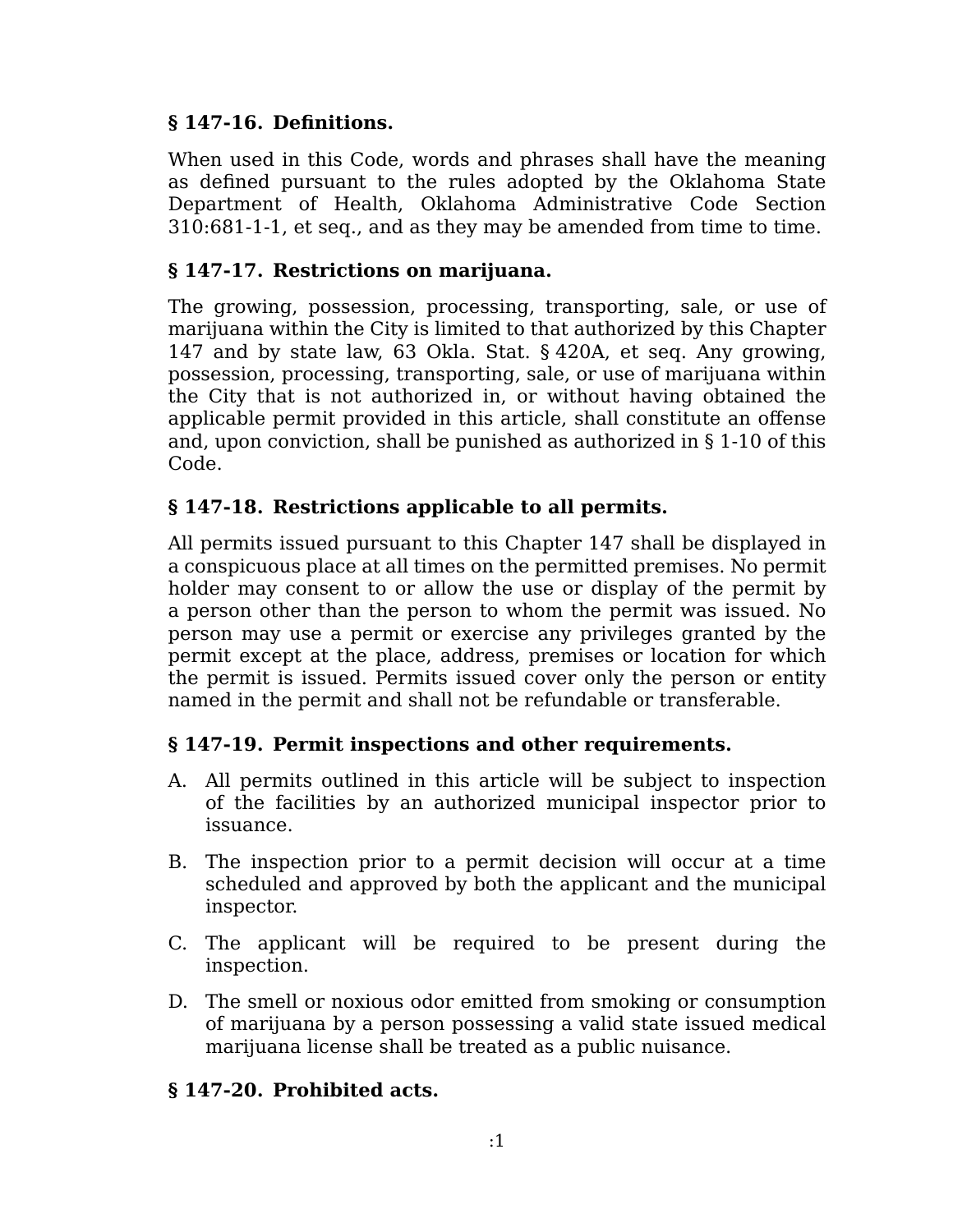- No commercial marijuana establishment shall allow the A. consumption of alcohol, medical marijuana, or medical marijuana products on the premises.
- B. No commercial marijuana establishment shall employ any person under the age of 18.
- C. Smoking or using marijuana shall be prohibited on all City property, including but not limited to vehicles, buildings, parks or other facilities.

## **§ 147-21. Permit requirements.**

- All retailers of medical marijuana are required to obtain a medical A. marijuana retailer permit from the City Clerk.
- B. The medical marijuana retailer permit fee shall be the amount set forth in § 147-31 of this Code. The fee shall be used to offset municipal expenses covering costs related to permitting, inspection, administration and enforcement of retail marijuana establishments.
- C. A medical marijuana retailer permit will not be granted to any applicant where the proposed location is located outside an approved zoning district as set forth in Chapter 361 of this Code, or within a restricted area as hereinafter set forth.

#### **§ 147-22. Location restrictions.**

- A medical marijuana retailer permit will not be granted to any A. applicant where the proposed location would be located within 1,000 feet of any private or public preschool, elementary, secondary, vocational or trade school, college or university, nor within 300 feet of the following locations:
	- (1) Any public playground;
	- (2) Any place of worship or religious assembly;
	- (3) Any public park, pool, or recreation facility; or
	- (4) Any juvenile or adult halfway house, correctional facility or substance abuse rehabilitation or treatment center.
- B. For the distance requirements outlined in this article, the distances described shall be computed by direct measurement in a straight line from the nearest property line of the parcel of land on which the use described in Subsection A above is located to the nearest property line of the building or unit in which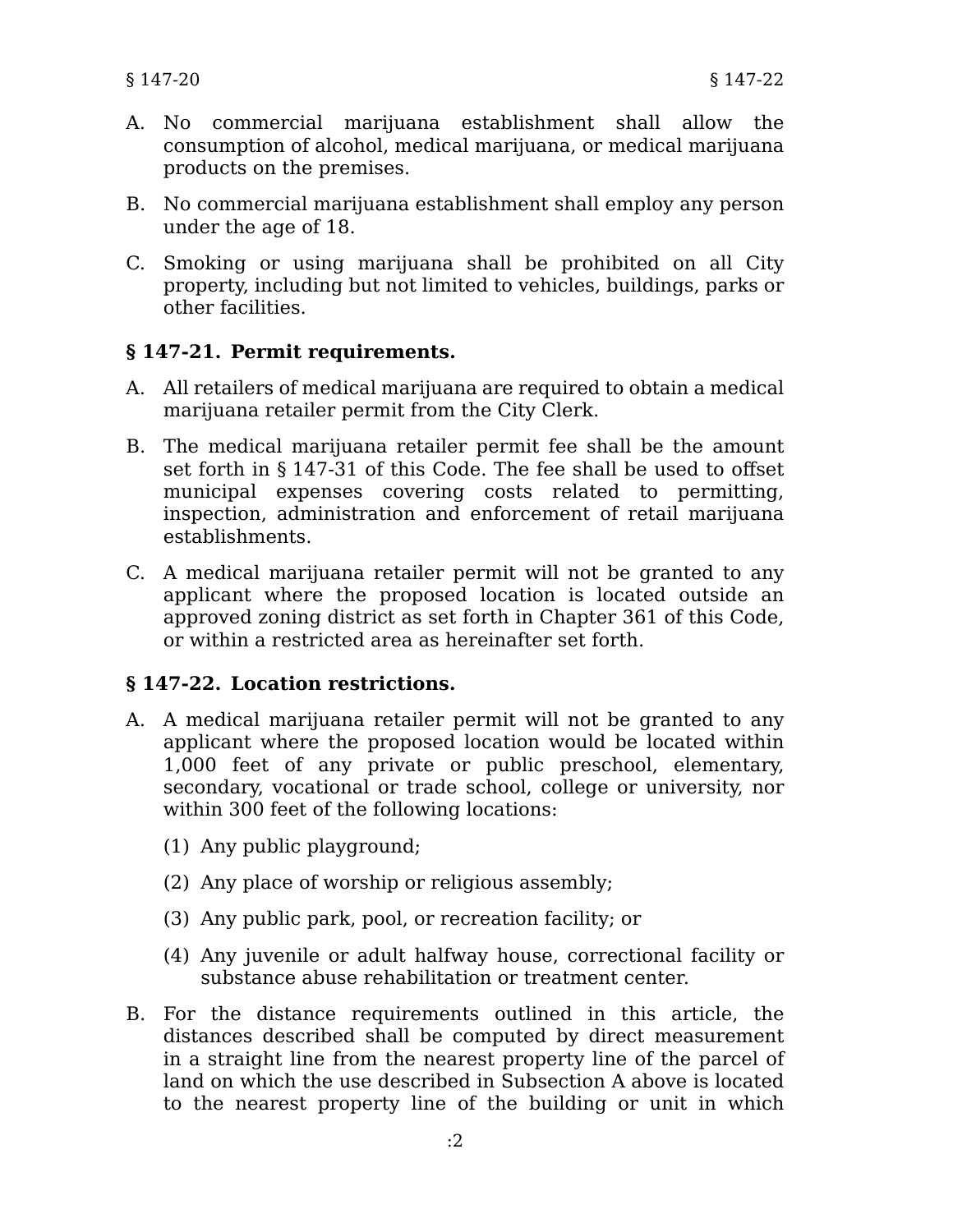the proposed medical marijuana retailer establishment would be located.

# **§ 147-23. Conditions of operation.**

- A. Buildings where medical marijuana is stored or dispensed must be equipped with ventilation/air filtration systems so that no odors are detectable off premises.
- B. The medical marijuana retailer establishment must collect the applicable sales tax on all sales.
- C. The hours of operation shall be between the hours of 9:00 a.m. to 9:00 p.m. Monday through Saturday. Operations shall be closed on Sundays as well as Christmas, Thanksgiving, July 4th and New Year's Day.
- D. Any violations of this section will result in the revocation of the medical marijuana retailer permit.
- E. It is the intent of the City that nothing in this article be construed to:
	- (1) Allow persons to engage in conduct that endangers or causes a public nuisance;
	- (2) Allow the use of marijuana for non-medical purposes; or
	- (3) Allow any activity that is otherwise illegal and not permitted by state law.

#### **§ 147-24. Permit requirements.**

- All commercial growers of marijuana are required to obtain a A. marijuana commercial grower permit from the City Clerk.
- The marijuana commercial grower permit fee shall be the amount B. set forth in § 147-31 of this Code. The fee shall be used to offset municipal expenses covering costs related to permitting, inspection, administration and enforcement of retail marijuana establishments.
- C. A marijuana commercial grower permit will not be granted to any applicant where the proposed location is located outside an approved zoning district as set forth in Chapter 361 of this Code, or within a restricted area as hereinafter set forth.

#### **§ 147-25. Location restrictions.**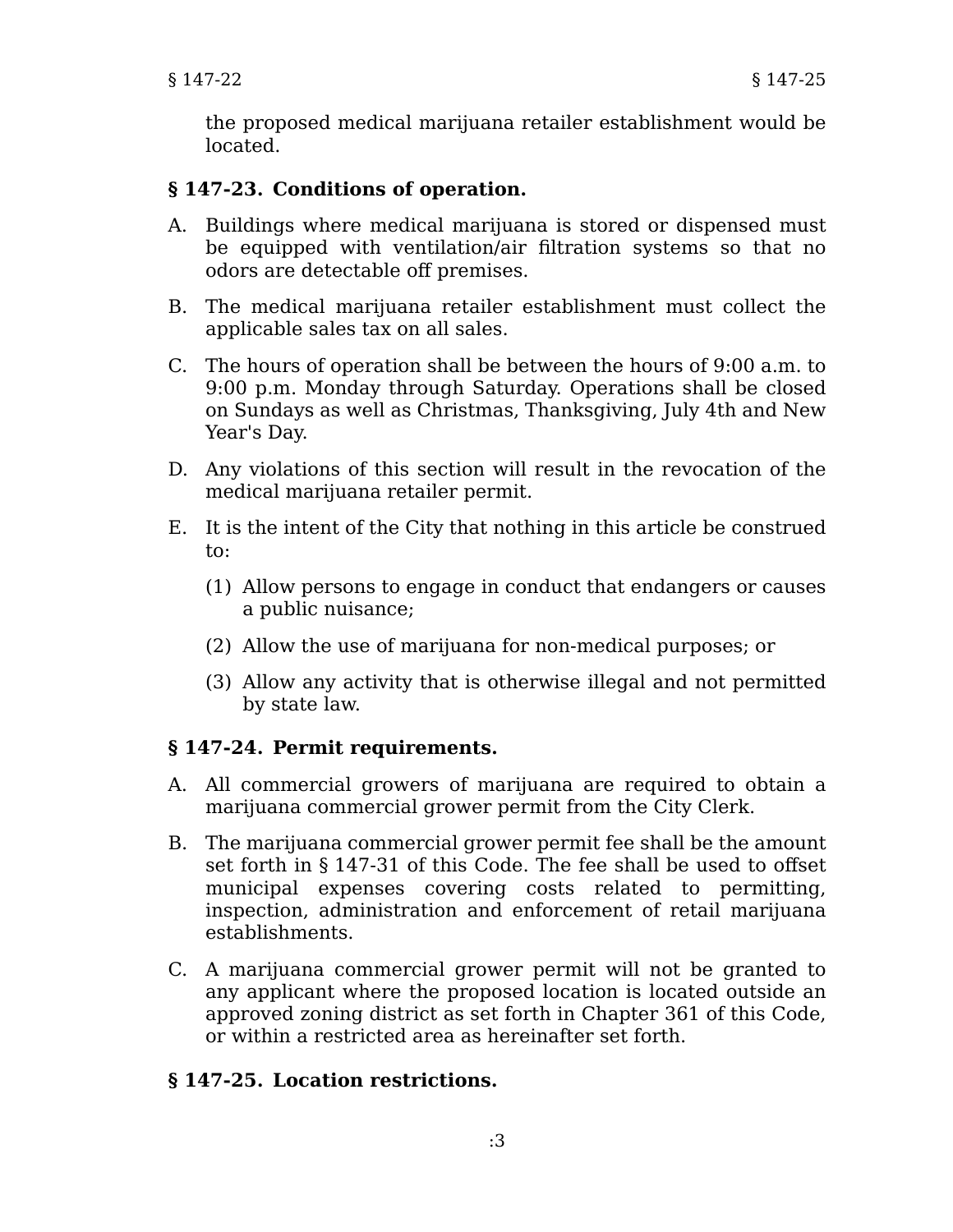- A. A marijuana commercial grower permit will not be granted to any applicant where the proposed location would be located within 1,000 feet of any private or public preschool, elementary, secondary, vocational or trade school, college or university, or within 300 feet of any of the following locations:
	- (1) Any public playground;
	- (2) Any place of worship or religious assembly;
	- (3) Any public park, pool, or recreation facility; or
	- (4) Any juvenile or adult halfway house, correctional facility or substance abuse rehabilitation or treatment center.
- B. For the distance requirements outlined in this article, the distances described shall be computed by direct measurement in a straight line from the nearest property line of the parcel of land on which the use described in Subsection A above is located to the nearest property line of the building or unit in which the proposed marijuana commercial grower facility would be located.

# **§ 147-26. Conditions of operation.**

- A marijuana commercial grower permit will not be granted to A. any applicant where the proposed location is located outside an approved zoning district as set forth in Chapter 361 of this Code, or within a restricted area as hereinafter set forth.
- B. Growing of marijuana pursuant to a marijuana commercial grower permit shall be within an enclosed structure. The facility shall have a security fence at least six feet in height and with limited access. The gates to the secure area must be locked at all times.
- C. The marijuana commercial grower facility must be constructed in such a manner that the growing of the marijuana plants cannot be seen by the public from a public right-of-way.
- D. The growing area, including any lighting, plumbing or electrical components used shall comply with City building, fire and other applicable codes.
- E. Growing marijuana shall not be conducted in a manner that constitutes a public nuisance. A public nuisance may be deemed to exist if growing marijuana produces light, glare, heat, noise, odor or vibration that is detrimental to public health, safety or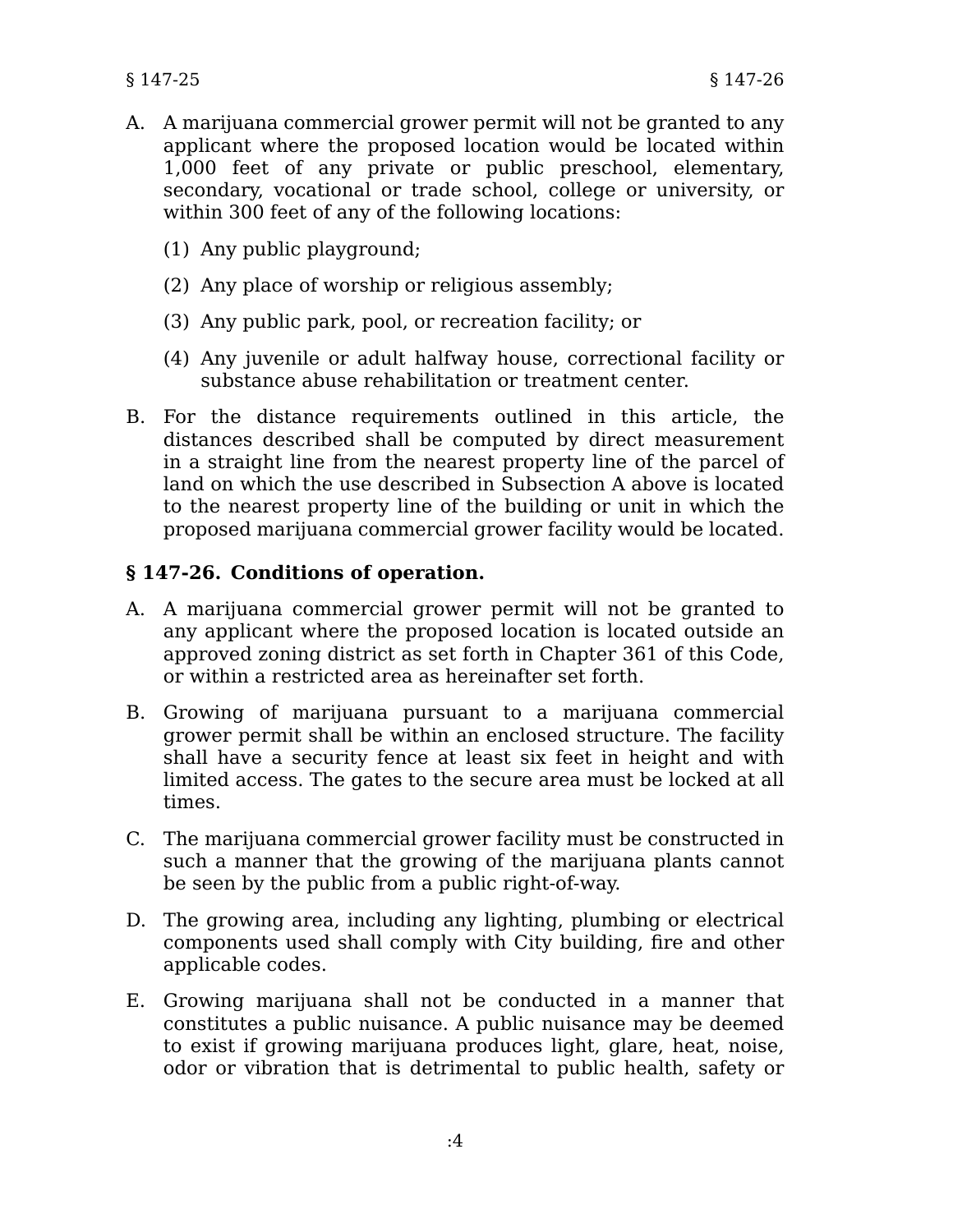welfare or interferes with the reasonable enjoyment of life and property.

- F. It is the intent of the City that nothing in this article be construed to:
	- (1) Allow persons to engage in conduct that endangers or causes a public nuisance;
	- (2) Allow the use of marijuana for non-medical purposes; or
	- (3) Allow any activity that is otherwise illegal and not permitted by state law.

## **§ 147-27. Permit requirements.**

- All marijuana processors are required to obtain a marijuana A. processor permit from the City Clerk.
- The marijuana processors permit fee shall be the amount set forth B. in § 147-31 of this Code. The fee shall be used to offset municipal expenses covering costs related to permitting, inspection, administration and enforcement of marijuana processing facilities.
- C. A marijuana processors permit will not be granted to any applicant where the proposed location is located outside an approved zoning district as set forth in Chapter 361 of this Code, or within a restricted area as hereinafter set forth.

# **§ 147-28. Location restrictions.**

- A marijuana processors permit will not be granted to any A. applicant where the proposed location would be located within 1,000 feet of any private or public preschool, elementary, secondary, vocational or trade school, college or university, or within 300 feet of the following locations:
	- (1) Any public playground;
	- (2) Any place of worship or religious assembly;
	- (3) Any public park, pool, or recreation facility; or
	- (4) Any juvenile or adult halfway house, correctional facility or substance abuse rehabilitation or treatment center.
- B. For the distance requirements outlined in this article, the distances described shall be computed by direct measurement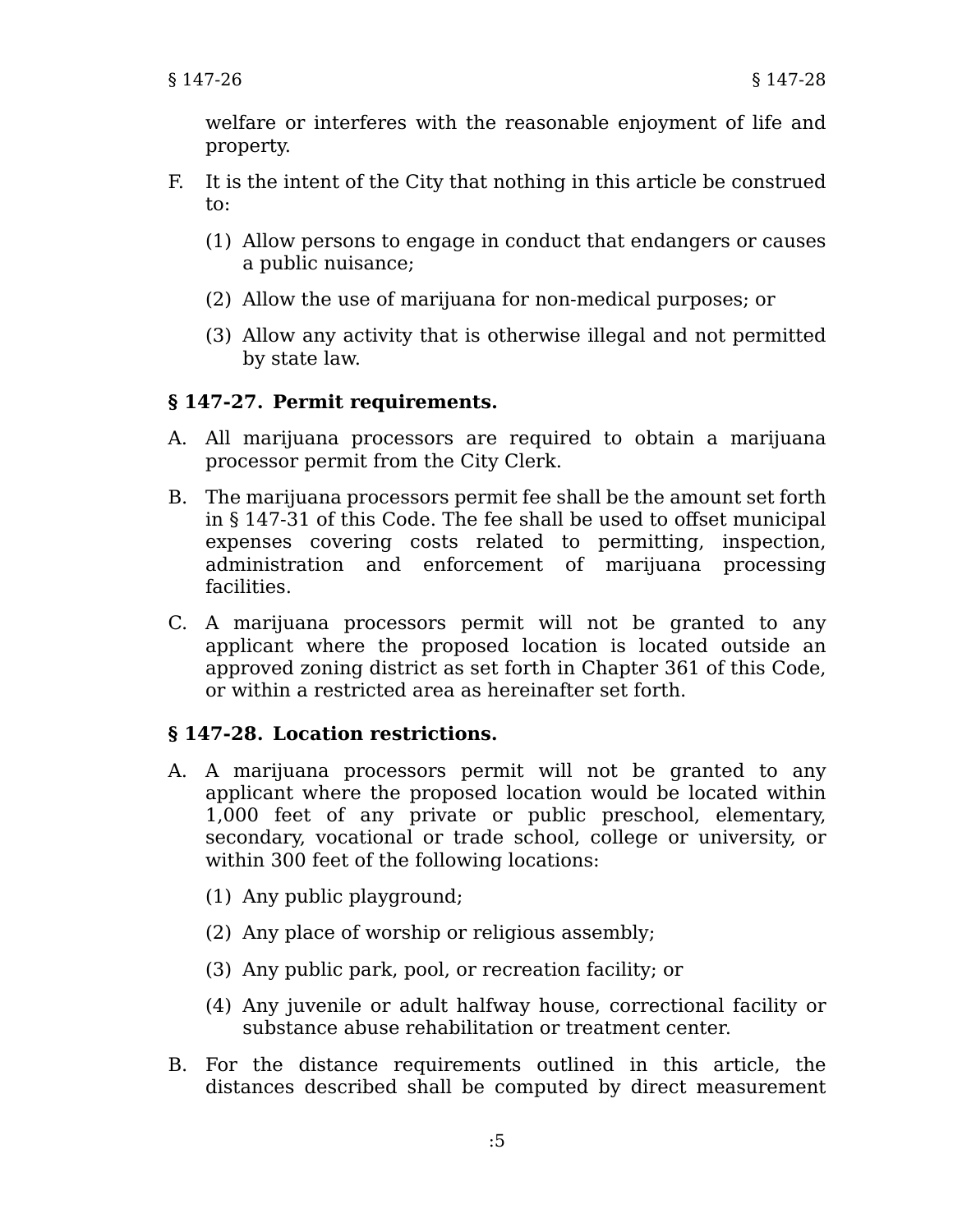in a straight line from the nearest property line of the parcel of land on which the use described in Subsection A above is located to the nearest property line of the building or unit in which the proposed marijuana processor facility would be located.

# **§ 147-29. Conditions of operation.**

- A. Buildings where marijuana processing occurs must be equipped with ventilation/air filtration systems so that no odors are detectable off premises.
- The marijuana processor facility must collect the applicable sales B. tax on all sales.
- C. The hours of operation shall be between the hours of 9:00 a.m. to 9:00 p.m. Monday through Saturday. Operations shall be closed on Sundays as well as Christmas, Thanksgiving, July 4th and New Year's Day.
- D. Any violations of this section will result in the revocation of the marijuana processor permit.
- E. It is the intent of the City that nothing in this article be construed to:
	- (1) Allow persons to engage in conduct that endangers or causes a public nuisance;
	- (2) Allow the use of marijuana for non-medical purposes; or
	- (3) Allow any activity that is otherwise illegal and not permitted by state law.
- Processing facilities must remain locked at all times when not in operation. The facility must have an electronic security system and have an appropriate security fence that must be at least six feet in height around the facility. F.

#### **§ 147-30. Marijuana growing facilities for personal medical use.**

- All owners of marijuana growing facilities for personal medical A. use are required to obtain a permit from the City Clerk.
- Marijuana growing facilities for personal medical use permit fee B. shall be the amount set forth in § 147-31 of this Code. The fee shall be used to offset municipal expenses covering costs related to licensing, inspection, administration and enforcement of marijuana growing facilities for personal medical use.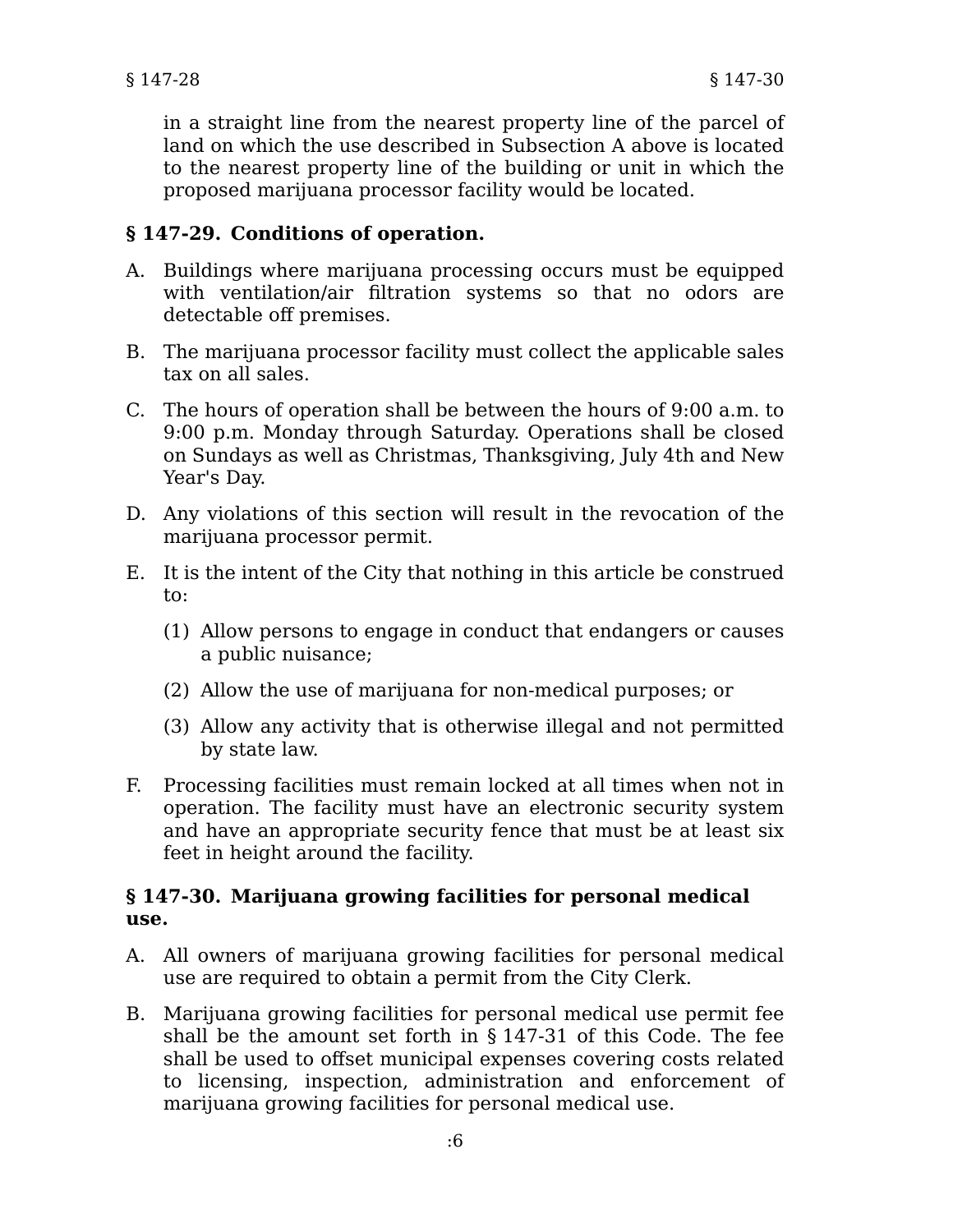- All marijuana growing facilities for personal medical use shall C. be subject to security provisions as stated herein prior to the granting of a permit. Failure to comply with security provisions as stated herein will result in revocation of the permit.
- D. Any access or entry point to residential facilities used for marijuana cultivation for personal medical use must be secured by lock and key or equivalent at all times except when the residential facility is actively being supervised in person by the permit holder.
- E. Growing marijuana for personal medical use shall be limited to the interior of a single private residence.
- F. Growing marijuana shall not be visible from the public right-ofway.
- G. The growing area including any lighting, plumbing or electrical components used shall comply with municipal building and fire codes. The growing area must be properly ventilated so as not to create humidity, mold or other related problems. Lighting shall not exceed 1,000 watts per light. The use of gas products (CO2, butane, etc.) or CO2 and ozone generators in the growing area is prohibited.
- H. Growing marijuana shall not be conducted in a manner that constitutes a public nuisance. A public nuisance may be deemed to exist if growing marijuana produces light, glare, heat, noise, odor or vibration that is detrimental to public health, safety or welfare or interferes with the reasonable enjoyment of life and property.
- The primary use of the residential property in which marijuana is grown shall remain at all times a residence, with legal and functioning cooking, eating, sleeping and sanitation/bathing facilities with proper ingress and egress. No room shall be used for growing marijuana where such cultivation will impair or prevent the primary uses of cooking, eating, sleeping or sanitation/bathing. I.
- If the residence is rented, consent of the property owner shall be obtained prior to any cultivation commencing. This consent must be evidenced by a signed and notarized statement from the property owner permitting the growth of marijuana in the residence. J.